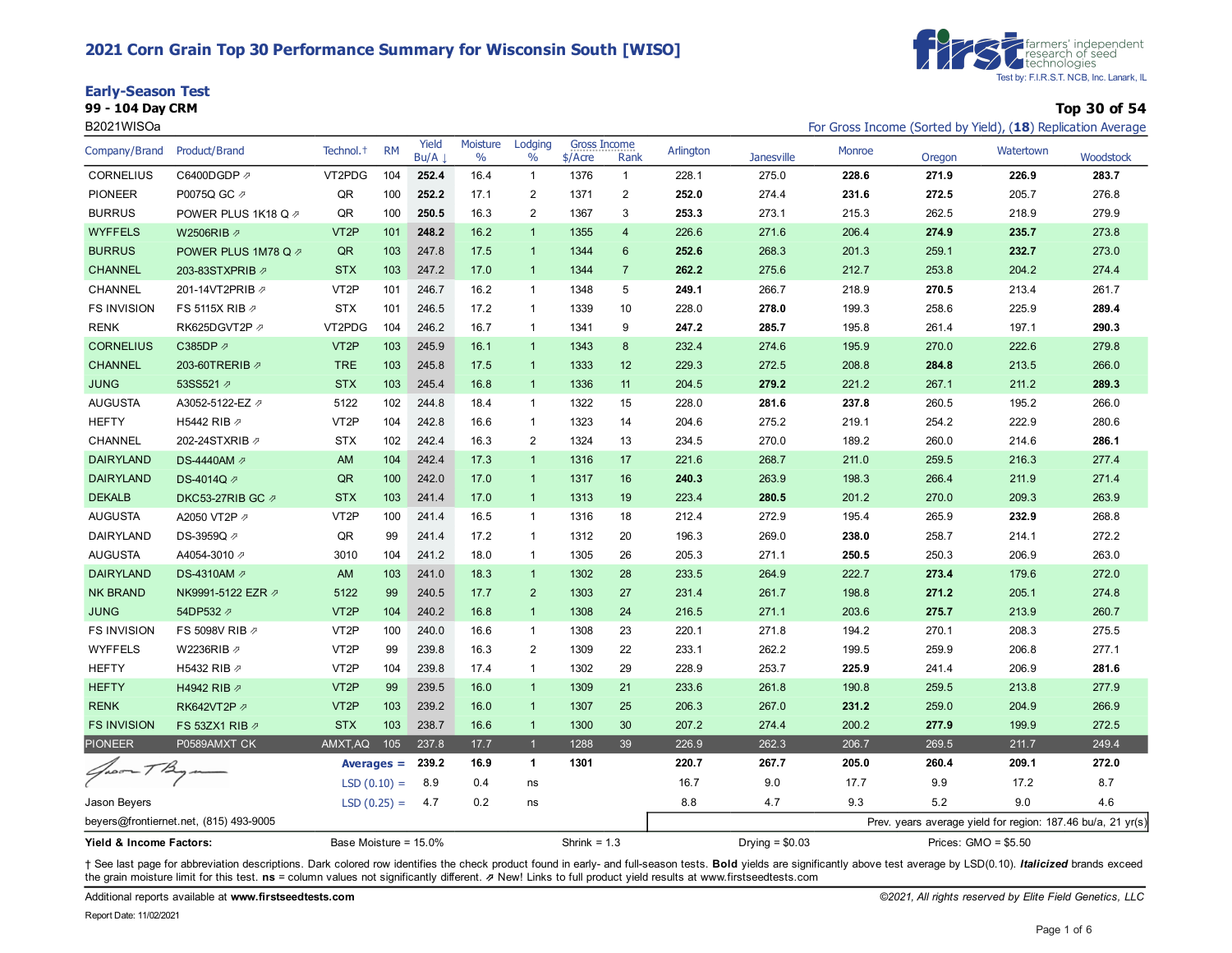#### **2021 Corn Grain Top 30 Performance Summary for Wisconsin South [WISO]**

|  | <b>Full-Season Test</b> |  |
|--|-------------------------|--|
|--|-------------------------|--|



**105 - 108 Day CRM Top 30 of 45**

| B2021WISOb              |                                        |                       |               |               |                           |                          |                           |                |           |                   |        |        | For Gross Income (Sorted by Yield), (18) Replication Average |           |
|-------------------------|----------------------------------------|-----------------------|---------------|---------------|---------------------------|--------------------------|---------------------------|----------------|-----------|-------------------|--------|--------|--------------------------------------------------------------|-----------|
| Company/Brand           | Product/Brand                          | Technol. <sup>+</sup> | <b>RM</b>     | Yield<br>Bu/A | Moisture<br>$\frac{0}{0}$ | Lodging<br>$\frac{0}{0}$ | Gross Income<br>$$/$ Acre | Rank           | Arlington | <b>Janesville</b> | Monroe | Oregon | Watertown                                                    | Woodstock |
| <b>INTEGRA</b>          | 5802 VT2PRIB 2                         | VT <sub>2</sub> P     | 108           | 264.6         | 19.1                      | $\mathbf{1}$             | 1423                      | $\mathbf{1}$   | 256.6     | 284.9             | 247.4  | 298.6  | 220.5                                                        | 279.7     |
| DAIRYLAND               | DS-4878AM 2                            | AM                    | 108           | 260.5         | 19.2                      | $\mathbf{1}$             | 1400                      | 2              | 259.6     | 281.2             | 234.8  | 298.9  | 203.8                                                        | 284.5     |
| <b>FS INVISION</b>      | FS 5815V RIB 2                         | VT <sub>2</sub> P     | 108           | 256.6         | 19.1                      | $\sqrt{2}$               | 1380                      | 4              | 248.9     | 271.4             | 241.6  | 283.4  | 217.5                                                        | 276.4     |
| <b>DAIRYLAND</b>        | DS-4510Q 2                             | QR                    | 105           | 256.3         | 18.2                      | $\overline{2}$           | 1384                      | $\mathbf{3}$   | 239.8     | 272.2             | 229.7  | 286.6  | 219.1                                                        | 290.0     |
| <b>CORNELIUS</b>        | C6552PC 2                              | <b>PC</b>             | 105           | 252.4         | 18.3                      | $\overline{2}$           | 1363                      | 5              | 255.5     | 280.4             | 197.6  | 289.6  | 225.0                                                        | 266.6     |
| <b>DEKALB</b>           | DKC56-65RIB GC ク                       | <b>STX</b>            | 105           | 252.0         | 19.1                      | $\overline{2}$           | 1355                      | $\overline{7}$ | 247.4     | 277.2             | 239.7  | 285.5  | 181.7                                                        | 280.5     |
| <b>PIONEER</b>          | P0825AMXT GC 2                         | <b>AMXT</b>           | 108           | 251.8         | 18.8                      | $\mathbf{1}$             | 1357                      | 6              | 252.1     | 275.3             | 245.0  | 290.0  | 193.6                                                        | 255.1     |
| <b>CORNELIUS</b>        | C6812DP 2                              | VT <sub>2</sub> P     | 108           | 251.8         | 20.5                      | $\overline{\mathbf{c}}$  | 1343                      | 11             | 229.0     | 271.6             | 238.2  | 284.1  | 209.8                                                        | 278.0     |
| <b>BURRUS</b>           | POWER PLUS 4C14AM 2                    | AM                    | 108           | 250.5         | 18.7                      | 1                        | 1349                      | 9              | 234.8     | 281.5             | 206.5  | 295.2  | 190.6                                                        | 294.4     |
| <b>HEFTY</b>            | H5655 2                                | <b>TRE</b>            | 106           | 250.2         | 18.4                      | $\mathbf{1}$             | 1350                      | 8              | 227.6     | 283.2             | 226.7  | 279.1  | 201.9                                                        | 282.8     |
| <b>NK BRAND</b>         | NK0877-3220 EZR Ø                      | 3220                  | 108           | 249.8         | 19.7                      | $\overline{2}$           | 1339                      | 14             | 223.2     | 270.5             | 230.3  | 285.6  | 212.2                                                        | 277.2     |
| <b>HEFTY</b>            | H5812 RIB 2                            | VT <sub>2</sub> P     | 108           | 249.8         | 18.5                      | $\overline{2}$           | 1347                      | 10             | 222.2     | 276.0             | 227.7  | 273.6  | 213.9                                                        | 285.2     |
| <b>HEFTY</b>            | H5832 RIB 2                            | VT <sub>2</sub> P     | 108           | 248.2         | 19.8                      | $\overline{2}$           | 1329                      | 19             | 220.7     | 271.8             | 239.7  | 277.3  | 203.6                                                        | 275.8     |
| <b>WYFFELS</b>          | W4246RIB ⊉                             | VT <sub>2</sub> P     | 105           | 248.0         | 18.2                      | 2                        | 1340                      | 12             | 238.9     | 278.1             | 224.0  | 281.4  | 182.1                                                        | 283.7     |
| <b>RENK</b>             | RK700SSTX 2                            | <b>STX</b>            | 107           | 247.6         | 19.0                      | 2                        | 1332                      | 17             | 236.0     | 261.7             | 228.7  | 282.0  | 195.9                                                        | 281.4     |
| <b>DEKALB</b>           | DKC57-71RIB GC 2                       | <b>STX</b>            | 107           | 247.2         | 18.8                      | $\mathbf{1}$             | 1330                      | 18             | 236.7     | 281.7             | 188.2  | 281.9  | 207.8                                                        | 287.0     |
| <b>FEDERAL</b>          | 5610 PCE 2                             | PC,E                  | 106           | 247.0         | 18.0                      | $\overline{1}$           | 1335                      | 15             | 222.6     | 273.4             | 201.2  | 286.1  | 221.9                                                        | 276.8     |
| <b>HEFTY</b>            | H5444 2                                | <b>STX</b>            | 104           | 246.7         | 17.4                      | $\overline{1}$           | 1340                      | 13             | 239.1     | 275.2             | 226.5  | 279.4  | 186.4                                                        | 273.8     |
| <b>WYFFELS</b>          | W5086RIB 2                             | VT <sub>2</sub> P     | 107           | 246.6         | 19.7                      | $\overline{1}$           | 1322                      | 22             | 223.5     | 269.2             | 249.5  | 283.3  | 199.5                                                        | 254.8     |
| <b>JUNG</b>             | 55DD520 2                              | VT2PDG                | 105           | 245.8         | 17.4                      | $\sqrt{2}$               | 1335                      | 16             | 229.3     | 280.9             | 208.7  | 278.0  | 190.2                                                        | 287.8     |
| <b>WYFFELS</b>          | W5518RIB Ø                             | <b>STX</b>            | 109           | 245.7         | 19.6                      | $\overline{2}$           | 1317                      | 25             | 249.0     | 268.3             | 228.4  | 264.5  | 182.9                                                        | 280.8     |
| <b>BURRUS</b>           | POWER PLUS 3W97 Q 2                    | QR                    | 107           | 245.4         | 18.4                      | 2                        | 1325                      | 21             | 240.8     | 274.4             | 223.2  | 268.6  | 201.5                                                        | 263.9     |
| <b>JUNG</b>             | 58SS529 2                              | <b>STX</b>            | 108           | 245.3         | 19.0                      | $\overline{2}$           | 1320                      | 24             | 250.3     | 276.6             | 208.3  | 265.6  | 193.3                                                        | 277.5     |
| <b>RENK</b>             | RK710DGVT2P                            | VT2PDG                | 107           | 244.7         | 17.8                      | $\overline{2}$           | 1325                      | 20             | 215.4     | 273.0             | 224.3  | 273.6  | 207.6                                                        | 274.4     |
| <b>PIONEER</b>          | P0720Q GC 2                            | QR                    | 107           | 243.7         | 19.0                      | $\mathbf{1}$             | 1311                      | 28             | 223.9     | 273.1             | 212.7  | 280.5  | 190.0                                                        | 282.2     |
| <b>INTEGRA</b>          | 5719 VT2PRIB 2                         | VT <sub>2</sub> P     | 107           | 243.7         | 18.6                      | 2                        | 1313                      | 27             | 226.2     | 256.5             | 208.7  | 274.9  | 211.6                                                        | 284.3     |
| DAIRYLAND               | DS-4840AM 2                            | AM                    | 108           | 243.6         | 18.3                      | 2                        | 1316                      | 26             | 223.1     | 278.3             | 202.7  | 280.2  | 193.4                                                        | 284.1     |
| <b>FS INVISION</b>      | FS 5704V RIB 2                         | VT <sub>2</sub> P     | 107           | 243.1         | 18.7                      | $\mathbf 1$              | 1310                      | 29             | 225.3     | 264.3             | 213.0  | 275.8  | 197.2                                                        | 282.8     |
| <b>FEDERAL</b>          | 5510 VT2PRIB 2                         | VT <sub>2</sub> P     | 105           | 243.0         | 17.2                      | $\overline{2}$           | 1321                      | 23             | 211.6     | 278.4             | 225.5  | 280.1  | 178.9                                                        | 283.2     |
| <b>INTEGRA</b>          | 5529 VT2PRIB 2                         | VT <sub>2</sub> P     | 105           | 240.5         | 17.5                      | $\mathbf{1}$             | 1305                      | 30             | 223.6     | 254.3             | 235.1  | 251.4  | 195.2                                                        | 283.5     |
| <b>PIONEER</b>          | P0589AMXT CK                           | AMXT, AQ              | 105           | 239.6         | 18.2                      | $\overline{2}$           | 1295                      | 34             | 227.5     | 259.2             | 232.4  | 264.9  | 203.4                                                        | 250.3     |
| $40 - 78$               |                                        |                       | $Averages =$  | 245.0         | 18.7                      | $\mathbf{1}$             | 1320                      |                | 231.6     | 270.3             | 219.8  | 274.7  | 196.7                                                        | 276.7     |
|                         |                                        |                       | $LSD(0.10) =$ | 8.7           | 0.5                       | ns                       |                           |                | 16.5      | 7.8               | 18.0   | 9.9    | 21.4                                                         | 8.8       |
| Jason Beyers            |                                        |                       | $LSD(0.25) =$ | 4.6           | 0.3                       | ns                       |                           |                | 8.7       | 4.1               | 9.4    | 5.2    | 11.2                                                         | 4.6       |
|                         | beyers@frontiernet.net, (815) 493-9005 |                       |               |               |                           |                          |                           |                |           |                   |        |        | Prev. years average yield for region: 187.46 bu/a, 21 yr(s)  |           |
| Yield & Income Factors: |                                        | Base Moisture = 15.0% |               |               |                           |                          | Shrink = $1.3$            |                |           | Drying = $$0.03$  |        |        | Prices: $GMO = $5.50$                                        |           |

+ See last page for abbreviation descriptions. Dark colored row identifies the check product found in early- and full-season tests. Bold yields are significantly above test average by LSD(0.10). Italicized brands exceed the grain moisture limit for this test. **ns** = column values not significantly different. ⇗ New! Links to full product yield results at www.firstseedtests.com

Additional reports available at **[www.firstseedtests.com](https://www.firstseedtests.com)** *©2021, All rights reserved by Elite Field Genetics, LLC*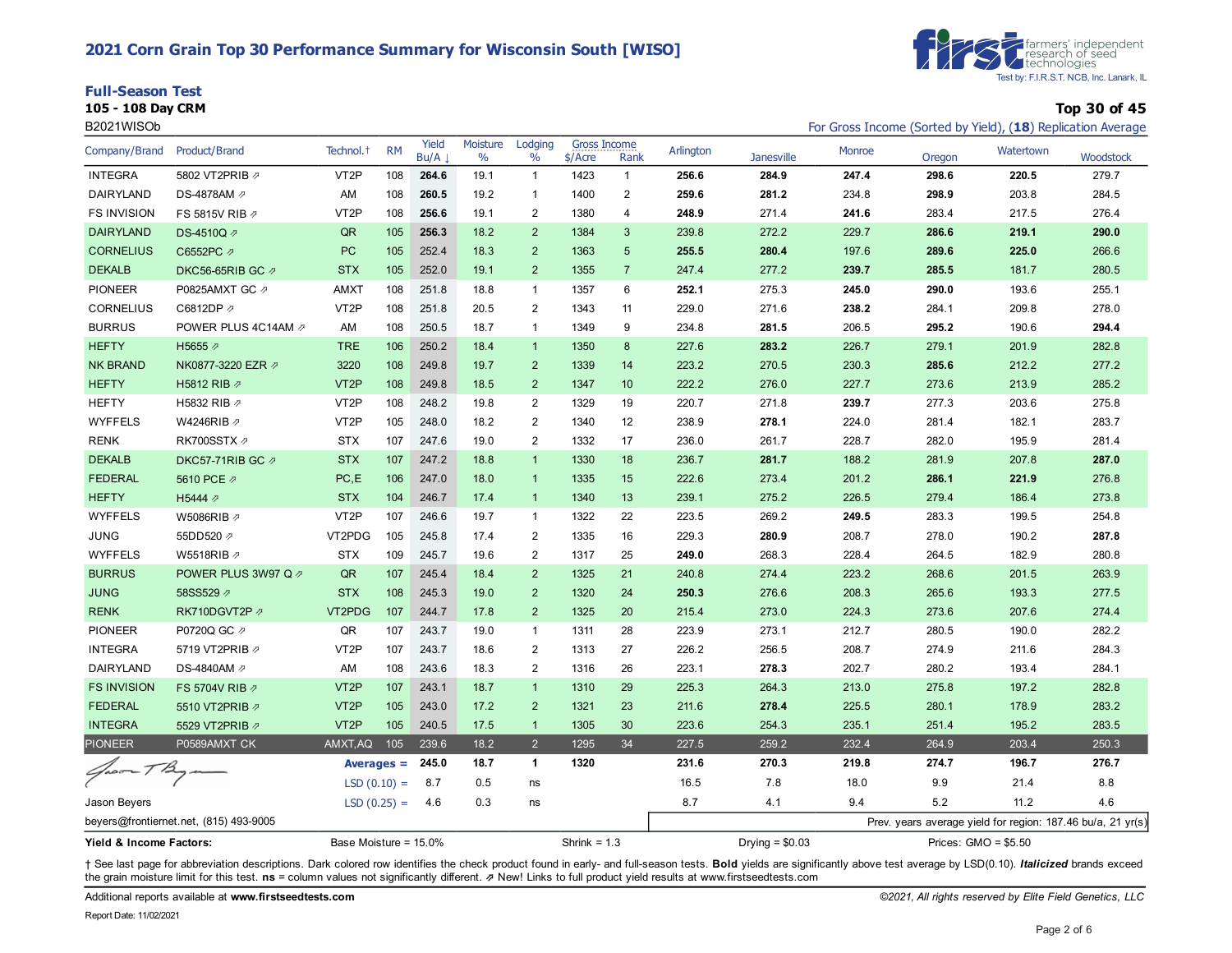

## **Early-Season Test Products (54 Total)**

| <b>Company/Brand</b> | <b>Product/Brand</b> | <b>Technology</b>  | <b>RIB</b>              | <b>RM</b> | <b>Seed Treat.</b>               |
|----------------------|----------------------|--------------------|-------------------------|-----------|----------------------------------|
| Augusta              | A1849-5122-EZ        | 5122               | Y                       | 99        | AVC,C2                           |
| Augusta              | A2050 VT2P           | VT <sub>2</sub> P  | Ν                       | 100       | AC,P5                            |
| Augusta              | A2150-5222-EZ        | 5222               | Y                       | 100       | CM, C2                           |
| Augusta              | A3052-5122-EZ        | 5122               | Υ                       | 102       | $CM$ <sub>,<math>C2</math></sub> |
| Augusta              | A4054-3010           | 3010               | $N^*$                   | 104       | CM, C2                           |
| <b>Brevant</b>       | <b>B00M18Q GC</b>    | QR                 | Y                       | 100       | Lum, P1V                         |
| Burrus               | POWER PLUS 1K18 Q    | QR                 | Ÿ                       | 100       | <b>BPS</b>                       |
| <b>Burrus</b>        | POWER PLUS 1M78 Q    | QR                 | Υ                       | 103       | <b>BPS</b>                       |
| Channel              | 201-14VT2PRIB        | VT <sub>2</sub> P  | Y                       | 101       | AC, P5, B360                     |
| Channel              | 202-24STXRIB         | <b>STX</b>         | $\overline{\mathsf{Y}}$ | 102       | AC, P5V, B-360                   |
| Channel              | 203-60TRERIB         | <b>TRE</b>         | Y                       | 103       | AC, P5, B360                     |
| Channel              | 203-83STXPRIB        | <b>STX</b>         | Υ                       | 103       | AC, P5V, B-360                   |
| Cornelius            | C385DP               | VT <sub>2</sub> P  | N                       | 103       | CM,C2,Vi                         |
| Cornelius            | C6400DGDP            | VT2PDG             | N                       | 104       | AC250                            |
| Croplan              | CP3899VT2P GC        | VT <sub>2</sub> P  | Υ                       | 98        | P <sub>1</sub> V                 |
| Dairyland            | <b>DS-3959Q</b>      | QR                 | Y                       | 99        | Lum, P1V                         |
| Dairyland            | DS-4014Q             | QR                 | Y                       | 100       | Lum, P1V                         |
| Dairyland            | <b>DS-4018AM</b>     | AM                 | Y                       | 101       | Lum, P1V                         |
| Dairyland            | <b>DS-4310AM</b>     | AM                 | Y                       | 103       | Lum, P1V                         |
| Dairyland            | <b>DS-4440AM</b>     | AM                 | Υ                       | 104       | Lum, P5V                         |
| DeKalb               | DKC52-18RIB GC       | <b>STX</b>         | Υ                       | 102       | AC, P5V, EDC-EL                  |
| DeKalb               | DKC53-27RIB GC       | <b>STX</b>         | Υ                       | 103       | AC, P5V, EDC-EL                  |
| Dyna-Gro             | D42SS20              | <b>STX</b>         | N                       | 102       | AC, P5V                          |
| Federal              | 5300 VT2PRIB         | VT <sub>2</sub> P  | Y                       | 103       | AC, P2, MAG                      |
| FS InVision          | <b>FS 5098V RIB</b>  | VT <sub>2</sub> P  | Ÿ                       | 100       | AC.P5V                           |
| FS InVision          | <b>FS 5115X RIB</b>  | <b>STX</b>         | Υ                       | 101       | AC, P5V, EDC-EL                  |
| FS InVision          | FS 53ZX1 RIB         | <b>STX</b>         | Y                       | 103       | AC, P5V                          |
| Golden Harvest       | G03B96-5122 EZR      | $\overline{5}$ 122 | $\overline{\mathsf{Y}}$ | 103       | AVC,C2,Vi                        |
| Golden Harvest       | G03R40-5222 EZR      | 5222               | Υ                       | 103       | AVC,C2,Vi                        |
| Golden Harvest       | G99E68-5122 EZR      | 5122               | Υ                       | 99        | AVC,C2,Vi                        |
| Hefty                | <b>H4933 RIB</b>     | VT2PDG             | $\overline{\mathsf{Y}}$ | 99        | HC                               |
| Hefty                | <b>H4942 RIB</b>     | VT <sub>2</sub> P  | Υ                       | 99        | НC                               |
| Hefty                | <b>H5044 RIB</b>     | <b>STX</b>         | Υ                       | 100       | НC                               |
| <b>Hefty</b>         | <b>H5432 RIB</b>     | VT <sub>2</sub> P  | Ÿ                       | 104       | HC                               |
| Hefty                | <b>H5442 RIB</b>     | VT <sub>2</sub> P  | Y                       | 104       | HC                               |
| Integra              | 5052 STXRIB          | <b>STX</b>         | Υ                       | 100       | AC, P5V, EDC-B                   |
| Integra              | 5081 DGVT2PRIB       | VT2PDG             | Υ                       | 100       | AC, P5, SU                       |
| Integra              | 5280 VT2PRIB         | VT <sub>2</sub> P  | Υ                       | 102       | AC, P2, SU                       |
| Jung                 | 53SS521              | <b>STX</b>         | Υ                       | 103       | AC, P5V, EDC-B                   |
| Jung                 | 54DP532              | VT <sub>2</sub> P  | Y                       | 104       | AC, P5, B360                     |
| Jung                 | 54SS528              | <b>STX</b>         | Υ                       | 104       | AC, P5V, EDC-B                   |
| <b>NK Brand</b>      | NK0314-5122 EZR      | 5122               | Υ                       | 103       | AVC,C2,Vi                        |

| <b>Company/Brand</b> | <b>Brand/Product</b> | <b>Technology</b> | <b>RIB</b> | <b>RM</b> | <b>Seed Treat.</b> |
|----------------------|----------------------|-------------------|------------|-----------|--------------------|
| <b>NK Brand</b>      | NK9991-5122 EZR      | 5122              | Υ          | 99        | AVC.C2.Vi          |
| Pioneer              | P0075Q GC            | QR                | Y          | 100       | Lum                |
| lPioneer             | P0220Q GC            | QR                | Y          | 102       | Lum                |
| <b>Pioneer</b>       | P0589AMXTCK          | AMXT.AQ           | Y          | 105       | Lum                |
| lRenk                | RK579DGVT2P          | VT2PDG            | Υ          | 99        | AC,P2              |
| Renk                 | <b>RK600VT2P</b>     | VT2P              | N          | 100       | AC.P2              |
| Renk                 | RK625DGVT2P          | VT2PDG            | N          | 104       | AC.P5V             |
| <b>Renk</b>          | RK642VT2P            | VT2P              | Y          | 103       | AC,P2              |
| <b>Wyffels</b>       | W2236RIB             | VT2P              | Υ          | 99        | AC,P2              |
| Wyffels              | <b>W2506RIB</b>      | VT <sub>2</sub> P | Y          | 101       | AC.P2              |
| Wyffels              | W2648                | <b>STX</b>        | N          | 101       | AC, P5V            |
| Wyffels              | <b>W3018RIB</b>      | <b>STX</b>        | Υ          | 102       | AC, P5V            |

\* FIRST does not inspect products for refuge blend. N\* indicates the product was entered without a refuge component by the sponsoring seed company. Prior year entries may contain refuge blend.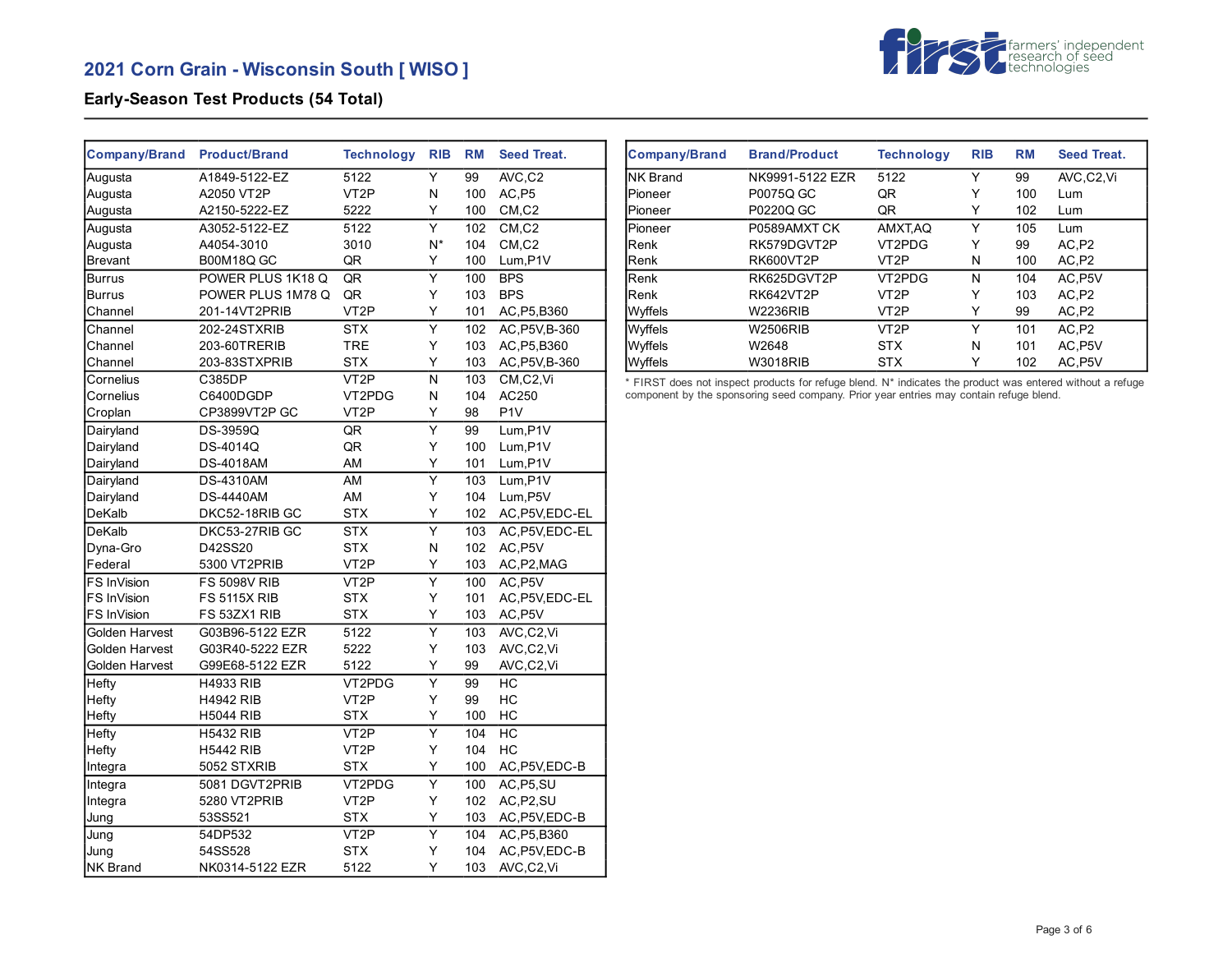

## **Full-Season Test Products (45 Total)**

| <b>Company/Brand</b> | <b>Product/Brand</b> | <b>Technology</b> | <b>RIB</b>              | <b>RM</b> | <b>Seed Treat.</b>     |
|----------------------|----------------------|-------------------|-------------------------|-----------|------------------------|
| Augusta              | A1059-3330GT         | 3330              | N                       | 109       | CM, C2                 |
| Augusta              | A1457-5122-EZ GC     | 5122              | Y                       | 107       | AVC,C2                 |
| Augusta              | A2856-3220-EZ GC     | 3220              | Υ                       | 106       | CM, C2                 |
| <b>Brevant</b>       | B07H01AM GC          | AM                | $\overline{\mathsf{Y}}$ | 107       | Lum, P1V               |
| Burrus               | POWER PLUS 3W97 Q    | QR                | Υ                       | 107       | Lum, P1V               |
| Burrus               | POWER PLUS 4C14AM    | AM                | Y                       | 108       | Lum                    |
| Cornelius            | C6552PC              | PC                | N                       | 105       | $AC,$ $\overline{PSV}$ |
| Cornelius            | C6812DP              | VT <sub>2</sub> P | N                       | 108       | AC, P5V                |
| Dairyland            | <b>DS-4510Q</b>      | QR                | Y                       | 105       | Lum, P1V               |
| Dairyland            | <b>DS-4840AM</b>     | AM                | $\overline{\mathsf{Y}}$ | 108       | Lum, P5V               |
| Dairyland            | <b>DS-4878AM</b>     | AM                | Y                       | 108       | Lum, P1V               |
| DeKalb               | DKC56-65RIB GC       | <b>STX</b>        | Y                       | 105       | AC, P5V, EDC-EL        |
| DeKalb               | DKC57-71RIB GC       | <b>STX</b>        | $\overline{\mathsf{Y}}$ | 107       | AC, P5V, B-360         |
| Federal              | 5510 VT2PRIB         | VT <sub>2</sub> P | Y                       | 105       | AC, P2, MAG            |
| Federal              | 5610 PCE             | PC,E              | N                       | 106       | AC, P5V, MAG           |
| FS InVision          | FS 5515D2 EZR        | 5222              | Y                       | 105       | CM,C2,Vi               |
| FS InVision          | <b>FS 5594X RIB</b>  | <b>STX</b>        | Υ                       | 105       | AC, P5V                |
| FS InVision          | <b>FS 5704V RIB</b>  | VT <sub>2</sub> P | Y                       | 107       | AC, P5V                |
| FS InVision          | <b>FS 5815V RIB</b>  | VT <sub>2</sub> P | Υ                       | 108       | AC, P5V, EDC-EL        |
| Golden Harvest       | G05K08-5122A EZR     | 5122A             | Y                       | 105       | AVC,C2,Vi              |
| Golden Harvest       | G07G73-5122 EZR      | 5122              | Υ                       | 107       | AVC,C2,Vi              |
| Hefty                | H5444                | <b>STX</b>        | N                       | 104       | НC                     |
| Hefty                | H5655                | TRE               | N                       | 106       | HC                     |
| Hefty                | <b>H5812 RIB</b>     | VT <sub>2</sub> P | Y                       | 108       | НC                     |
| Hefty                | <b>H5832 RIB</b>     | VT <sub>2</sub> P | $\overline{\mathsf{Y}}$ | 108       | HC                     |
| Integra              | 5529 VT2PRIB         | VT <sub>2</sub> P | Υ                       | 105       | AC, P2, SU             |
| Integra              | 5682 VT2PRIB         | VT <sub>2</sub> P | Y                       | 106       | AC, P5V, EDC-B         |
| Integra              | 5719 VT2PRIB         | VT <sub>2</sub> P | $\overline{\mathsf{Y}}$ | 107       | AC, P2, SU             |
| Integra              | 5802 VT2PRIB         | VT <sub>2</sub> P | Y                       | 108       | AC, P5V, EDC-B         |
| Jung                 | 55DD520              | VT2PDG            | Υ                       | 105       | AC, P5, EDC            |
| Jung                 | 56SS538              | <b>STX</b>        | $\overline{\mathsf{Y}}$ | 106       | AC, P5V, EDC-B         |
| Jung                 | 58SS529              | <b>STX</b>        | Υ                       | 108       | AC, P5V, EDC-B         |
| NK Brand             | NK0748-5122 EZR      | 5122              | Υ                       | 107       | AVC,C2,Vi              |
| <b>NK Brand</b>      | NK0877-3220 EZR      | 3220              | Ÿ                       | 108       | AVC,C5,Vi              |
| Pioneer              | P0589AMXT CK         | AMXT, AQ          | Υ                       | 105       | Lum                    |
| Pioneer              | P0622Q GC            | QR                | Y                       | 106       | Lum                    |
| Pioneer              | P0720Q GC            | QR                | Y                       | 107       | Lum                    |
| Pioneer              | P0825AMXT GC         | <b>AMXT</b>       | Υ                       | 108       | Lum                    |
| Renk                 | RK700SSTX            | <b>STX</b>        | N                       | 107       | AC, P5V                |
| Renk                 | RK710DGVT2P          | VT2PDG            | Υ                       | 107       | AC,P2                  |
| Wyffels              | <b>W4196RIB</b>      | VT <sub>2</sub> P | Υ                       | 105       | AC,P2                  |
| Wyffels              | <b>W4246RIB</b>      | VT <sub>2</sub> P | Y                       | 105       | AC, P2                 |

| <b>Company/Brand</b> | <b>Brand/Product</b> | <b>Technology</b> | <b>RIB</b> | <b>RM</b> | <b>Seed Treat.</b> |
|----------------------|----------------------|-------------------|------------|-----------|--------------------|
| Wyffels              | W4358RIB             | STX               |            | 106       | AC.P5V             |
| Wyffels              | W5086RIB             | VT2P              |            | 107       | AC.P2              |
| Wyffels              | <b>W5518RIB</b>      | STX               |            | 109       | AC P5V             |

\* FIRST does not inspect products for refuge blend. N\* indicates the product was entered without a refuge component by the sponsoring seed company. Prior year entries may contain refuge blend.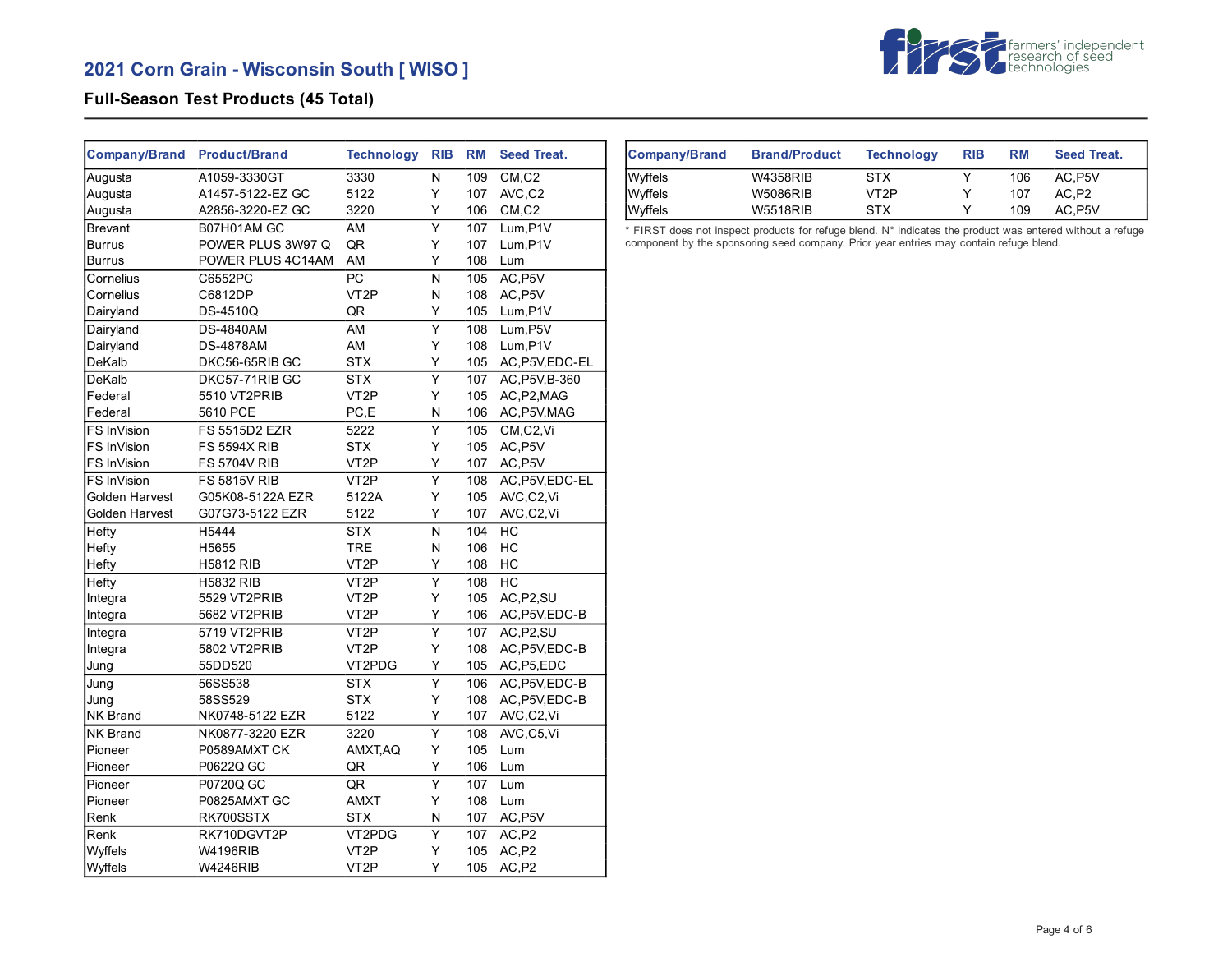# **Footnotes and Abbreviations Descriptions**



#### **Brand Footnotes**

^ Innotech™ brand seed is distributed by Rob-See-Co, LLC. Power Plus® brand seed is distributed by Burrus. Innotech™ is a trademark of Syngenta. Power Plus® is a registered trademark of Corteva Agriscience.

CK Identifies a check product included in early- and full-season tests.

GC Grower Comparison product included by FIRST when space permits.

#### **Corn Grain Technologies**

| 3010              | Agrisure <sup>®</sup> 3010                           |
|-------------------|------------------------------------------------------|
| 3220              | Agrisure® Viptera® 3220 (Vip, CB, HX, LL, GT)        |
| 3330              | Agrisure® Viptera® 3330 (Vip, CB, LL, GT)            |
| 5122              | Agrisure® Duracade™ 5122                             |
| 5122A             | Agrisure® Duracade™ Artesian® 5122                   |
| 5222              | Agrisure® Duracade™ 5222                             |
| AM                | Optimum® AcreMax®                                    |
| AMXT              | Optimum® AcreMax® Xtreme                             |
| AQ                | Optimum® AQUAmax®                                    |
| F.                | Enlist™ (2,4-D, glyphosate, fop herbicide tolerance) |
| <b>PC</b>         | PowerCore™                                           |
| QR.               | Orome™                                               |
| <b>STX</b>        | <b>SmartStax®</b>                                    |
| <b>TRF</b>        | Genuity® Trecepta™                                   |
| VT <sub>2</sub> P | Genuity® VT Double PRO®                              |
| VT2PDG            | Genuity® VT Double PRO® DroughtGard®                 |
|                   |                                                      |

NOTE: The refuge component genetics may vary in a refuge blend seed product.